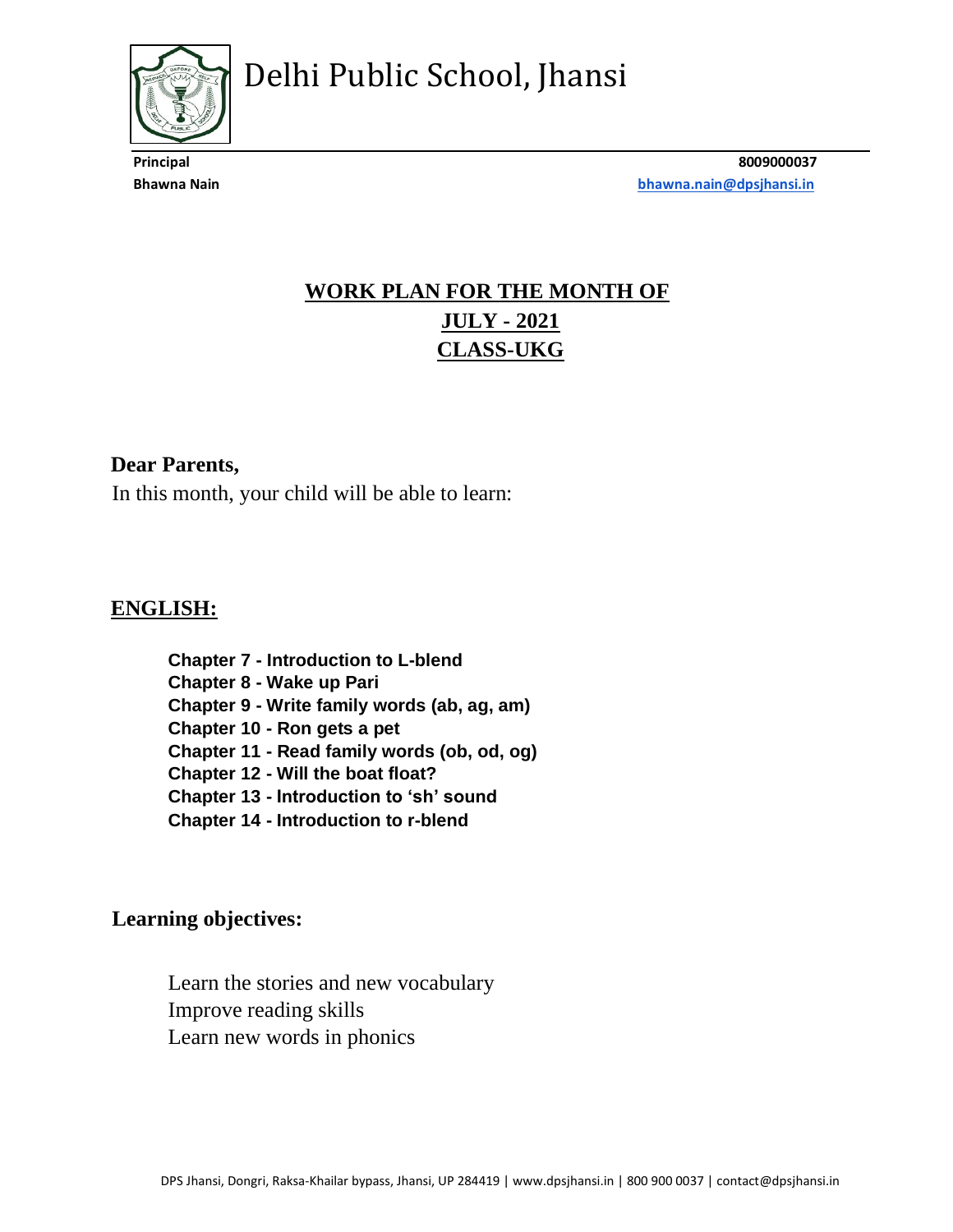

**Principal 8009000037 Bhawna Nain [bhawna.nain@dpsjhansi.in](mailto:bhawna.nain@dpsjhansi.in)**

### **MATHEMATICS:**

**Chapter 11 : Count, recognise and write numerals (51 to 100)**

#### **Learning objectives:**

Read and write numbers from 1 to 100 Learn to write numbers Learn number names

#### **EVS:**

#### **Chapter : 4 - My Family**

#### **Learning objectives:**

Identify extended family members.

differentiate between family units like nuclear and joint family.

#### **Chapter : 5 - Community Helpers**

#### **Learning Objectives :**

Identify different types of helpers within the community.

Describe how the different community helpers help us.

Match the different community helpers with the workplace.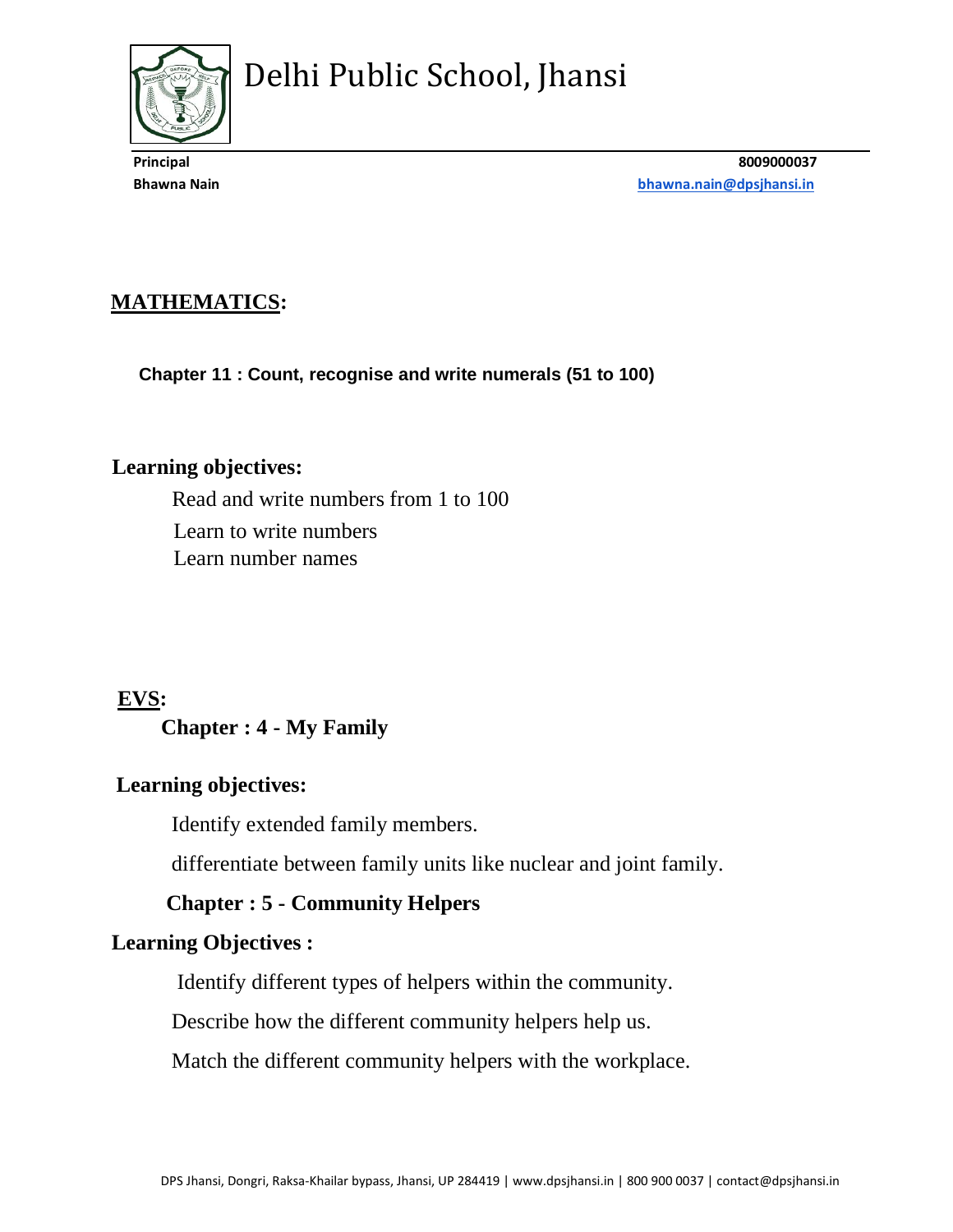

**Principal 8009000037 Bhawna Nain [bhawna.nain@dpsjhansi.in](mailto:bhawna.nain@dpsjhansi.in)**

#### **HINDI:**

 **पाठ- 5 - दो वर्णोंं से बने शब्द और वाक्य** 

**Learning objectives:** 

 **बच्चे**बिना मात्रा वाले दो अक्षर से िने शब्द और वाक्य पढना और ललखना लसखेगे ।

## **पाठ- 6- तीन वर्णों से बने शब्द और वाक्य**

**Learning Objectives :**

िच्चे बिना मात्रा वाले तीन वर्णों के शब्द और वाक्य पढना और ललखना लसखेगे ।

**पाठ- 7- चार वर्णों वाले शब्द और वाक्य** 

**Learning Objectives :**

बच्चे बिना मात्रा वाले चार अक्षर <u>से बने शब्द और वाक्य पढना और लिखना</u>

लसखेगे ।

**English/Hindi poem for the month:-**

**English Poem**:-

**I Am a Little Teapot** 

I am a little teapot,

Short and stout,

Here is my handle,

Here is my spout.

When I get all steamed up,

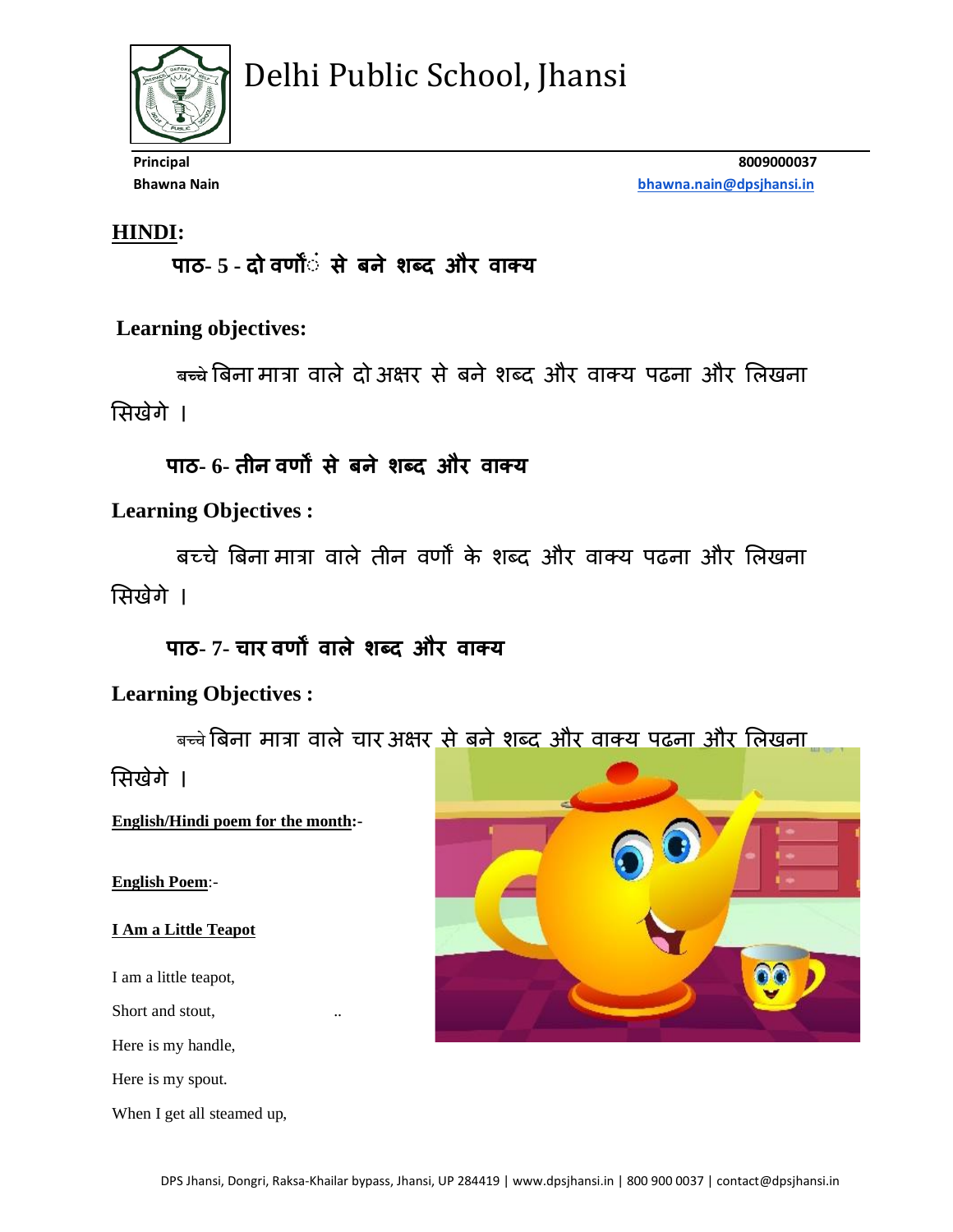

Then I shout Just tip me over,

And pour me out!

#### **कविता:-**

#### तततली रानी

तततली रानी इतने सुन्दर,

पंख कहां से लाई हो।

क्या तुम कोई शहजादी हो,

परी लोक से आई हो।

फूल तुम्हें भी अच्छे लगतेहैं,

फूल हमें भी िातें हैं।

वो तुमको कैसे लगते हैं,

जो फूल तोड़ ले जाते हैं।

#### **DOHA:**

कबीरा खडा बाजार में, माांगे सबकी खैर,

ना काहू से दोस्ती,न काहू से बैर।

अर्थ: इस संसार में आकर कबीर अपने जीवन में बस यही चाहते हैं कि सबका भला हो और संसार में यदि किसी से दोस्ती नहीं तो दुश्मनी भी न हो!

#### **SHLOKA**:

#### **Principal 8009000037 Bhawna Nain [bhawna.nain@dpsjhansi.in](mailto:bhawna.nain@dpsjhansi.in)**